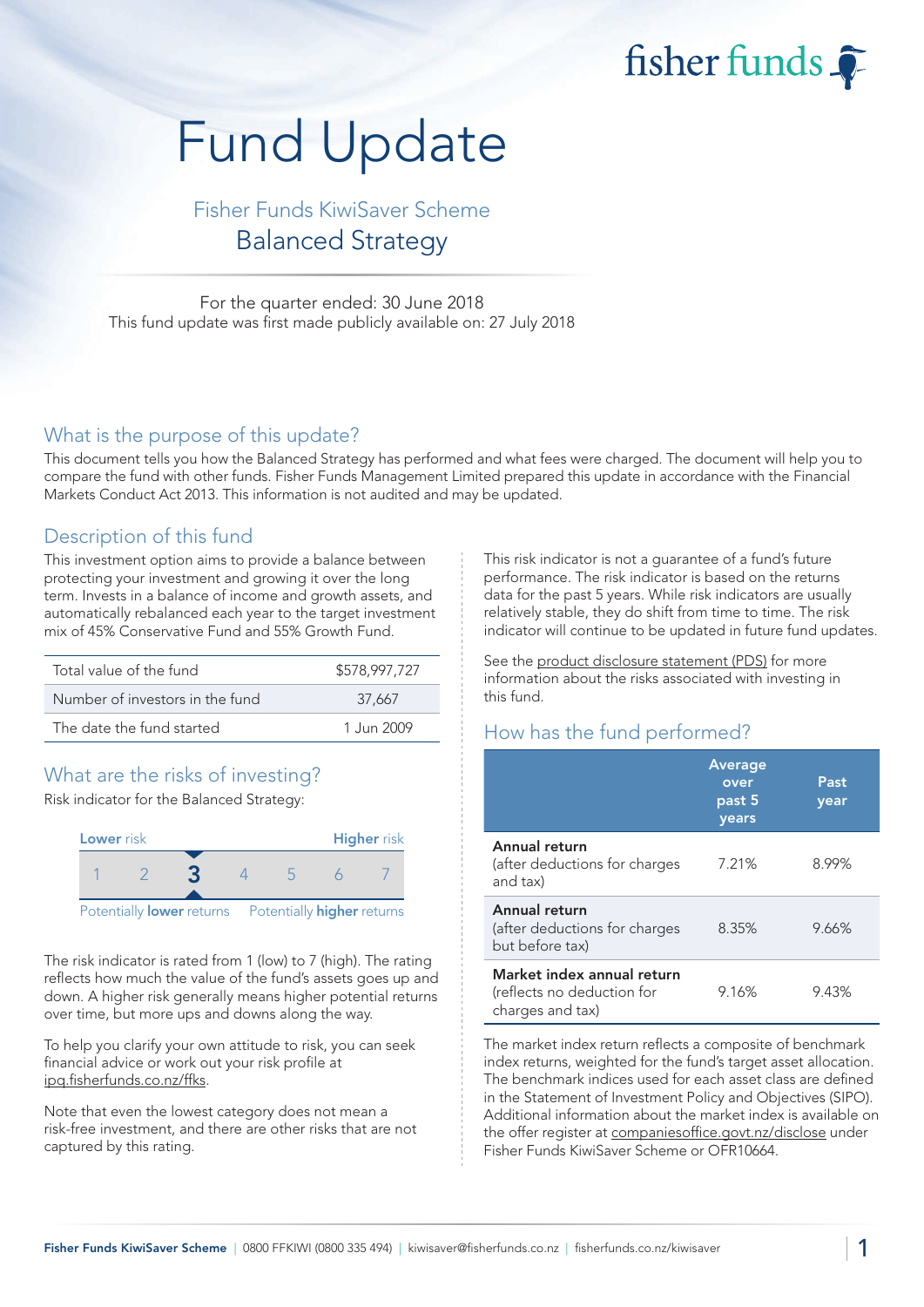## Annual return graph



This shows the return after fund charges and tax for each year ending 31 March since the fund started. The last bar shows the average annual return since the fund started, up to 30 June 2018.

Important: This does not tell you how the fund will perform in the future.

Returns in this update are after tax at the highest prescribed investor rate (PIR) of tax for an individual New Zealand resident. Your tax may be lower. The market index return reflects no deduction for charges and tax.

#### What fees are investors charged?

Investors in the Balanced Strategy are charged fund charges that include GST. In the year to 31 March 2018 these were:

|                                                | % of net asset value   |
|------------------------------------------------|------------------------|
| <b>Total fund charges</b>                      | 1.24%                  |
| Which are made up of:                          |                        |
| Total management and<br>administration charges | 1.24%                  |
| Including:                                     |                        |
| Manager's basic fee                            | 0.90%                  |
| Other management and<br>administration charges | 0.13%                  |
| Total performance-based fees <sup>1</sup>      | 0.21%                  |
| Other charges:                                 | \$ amount per investor |
| Annual membership fee                          |                        |

Small differences in fees and charges can have a big impact on your investment over the long term.

## Example of how this applies to an investor

Sarah had \$10,000 in the fund at the start of the year and did not make any further contributions. At the end of the year, Sarah received a return after fund charges were deducted of \$899 (that is 8.99% of her initial \$10,000). Sarah also paid \$36 in other charges. This gives Sarah a total return after tax of \$863 for the year.

#### What does the fund invest in?

#### Actual investment mix

This shows the types of assets that the fund invests in.



#### Target investment mix

This shows the mix of assets that the fund generally intends to invest in.